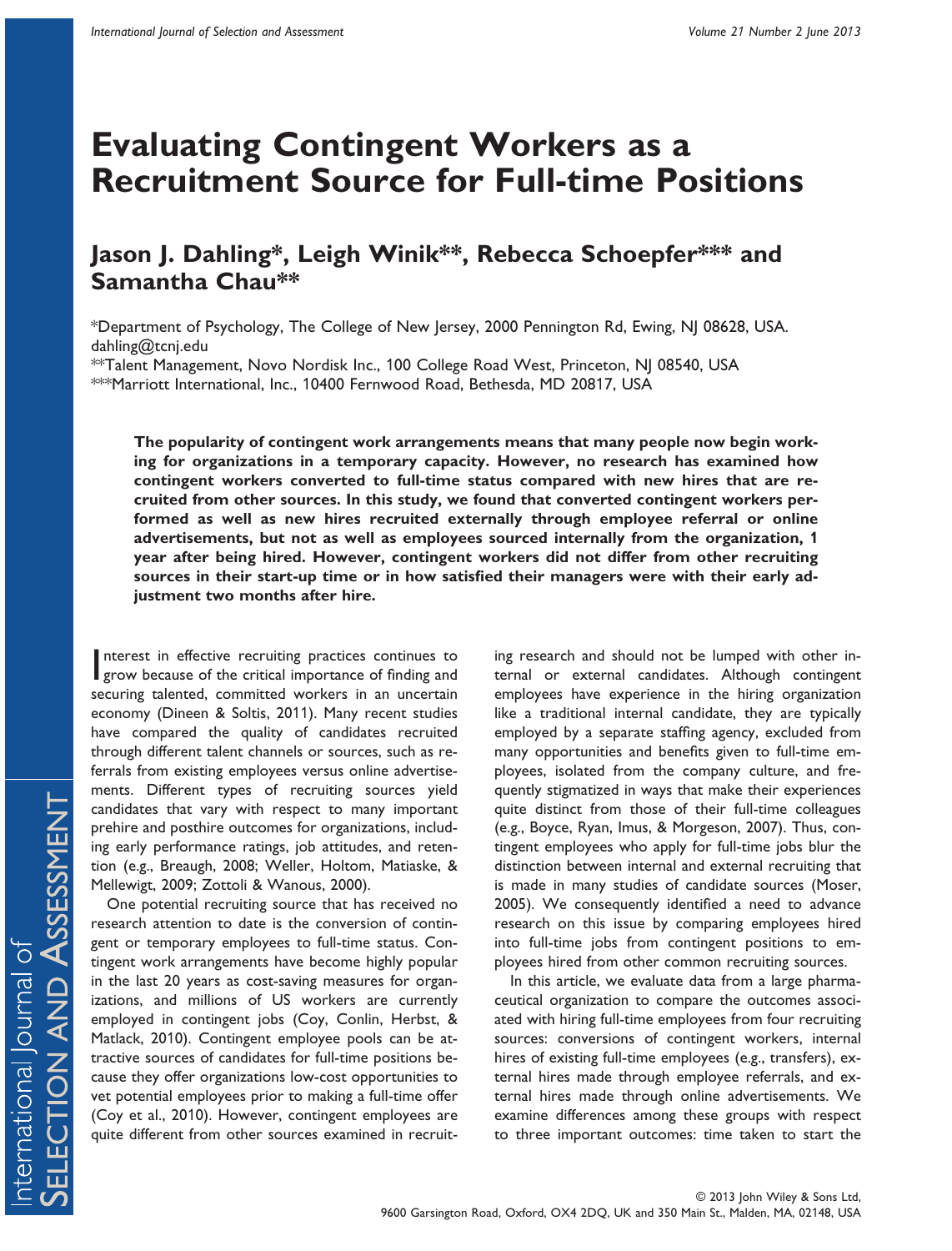position after hiring, manager satisfaction with the new employee (collected 2 months after hire), and overall performance ratings (collected within 1 year of hire). Consistent with past research, we expect that internal hires will experience better posthire outcomes than external hires made through referrals or online advertisements. However, we compare contingent worker conversions to these other recruiting sources in an exploratory capacity given no previous research to suggest how new hires from this recruiting source should perform. Thus, the primary contribution of this study is to offer the first evaluation of contingent workers as a viable recruiting source for full-time positions.

## **1. Method**

#### *1.1. Sample and context*

We collected data from the US affiliate of a global pharmaceutical company, focusing on recent hires made between 2009 and 2011. To avoid confounding our analysis with a variety of different hierarchical levels and contexts, we limited data collection to hires made into a job family of entry-level, individual-contributor roles in the organization's US headquarters. Representative job titles in the sample included business analysts, research associates, and accountants. All of these jobs were categorized together by the organization for workforce analytics because they shared many common attributes; specifically, all of these jobs (a) were performed only in the headquarters office; (b) required a 4-year degree in a technical area; (c) had the same job title rank and compensation range; and (d) lacked supervisory responsibilities.

A total of 276 hires were made in this job family between 2009 and 2011 for analysis: 32 internal hires, 38 external hires based on referrals, 79 conversions of contingent workers, and 127 external hires from online job advertisements. All of the contingent workers were formerly employed by the same nationwide temporary staffing agency. No further data was collected by the organization concerning specific websites or job boards used by the external hires recruited from online advertisements. All of the hires were selected with the same process that utilized competency-based interviewing; the same questions were asked of all hires in the sample regardless of job title or recruiting source. No other tests or assessments were utilized. Unfortunately, these interview scores and demographic data for these hires were not available from our partner organization to include in the analyses that follow.

#### *1.2. Measures of criteria*

#### *1.2.1. Time to start role*

We used objective staffing data collected from the organization to calculate the time lag between the date when each hire accepted the job and the date when he or she actually started work. This value is expressed in days in all analyses that follow.

#### *1.2.2. Manager satisfaction with hire*

Managers were provided with the opportunity to complete a short, online survey measuring their satisfaction with the new hire approximately 2 months after the start date. The objective of the survey was to provide early insight into the success of the placement. Responses were voluntary and were received for 146 new hires in the sample (52.89%). However, satisfaction ratings were provided for only seven of the internal hires. Satisfaction was measured in the survey with a 6-item scale developed by the organization; sample items asked managers to select the number that best reflects the overall extent to which the new hire 'has demonstrated functional or technical expertise relative to your expectations' and 'works well, communicates in an open and honest manner, and shares best practices with others.' Responses were made on a 7-point scale where 1 = *does not meet expectations* and 7 = *outstanding*. For the full scale,  $\alpha = .97$ .

#### *1.2.3. Performance rating*

At the conclusion of their first calendar year, all employees received an overall performance rating on a 5-point scale where 1 = *does not meet expectations* and 5 = *outstanding*. These ratings were made by the same manager who previously made the satisfaction rating. Performance ratings were made on the basis of the employee's performance relative to his or her goals for the year. After the initial performance rating was made by the employee's direct manager, the ratings were then evaluated in a calibration meeting with the employee's one-over supervisor, who ensured that the ratings were not inflated and accurately reflected the employee's performance. This overall rating is the primary performance metric in the organization and is used to help make administrative decisions concerning bonuses and compensation.

# **2. Results**

Means, standard deviations, and correlations between criteria are reported in Table 1, which shows that ratings of satisfaction and performance are only modestly correlated with each other in the full sample despite the fact that both ratings were made by the same manager. We examined if the magnitude of these correlations differed between recruiting sources as an exploratory analysis. Time-to-start was unrelated to either performance or satisfaction ratings for any source. The magnitude of the relationship between the performance and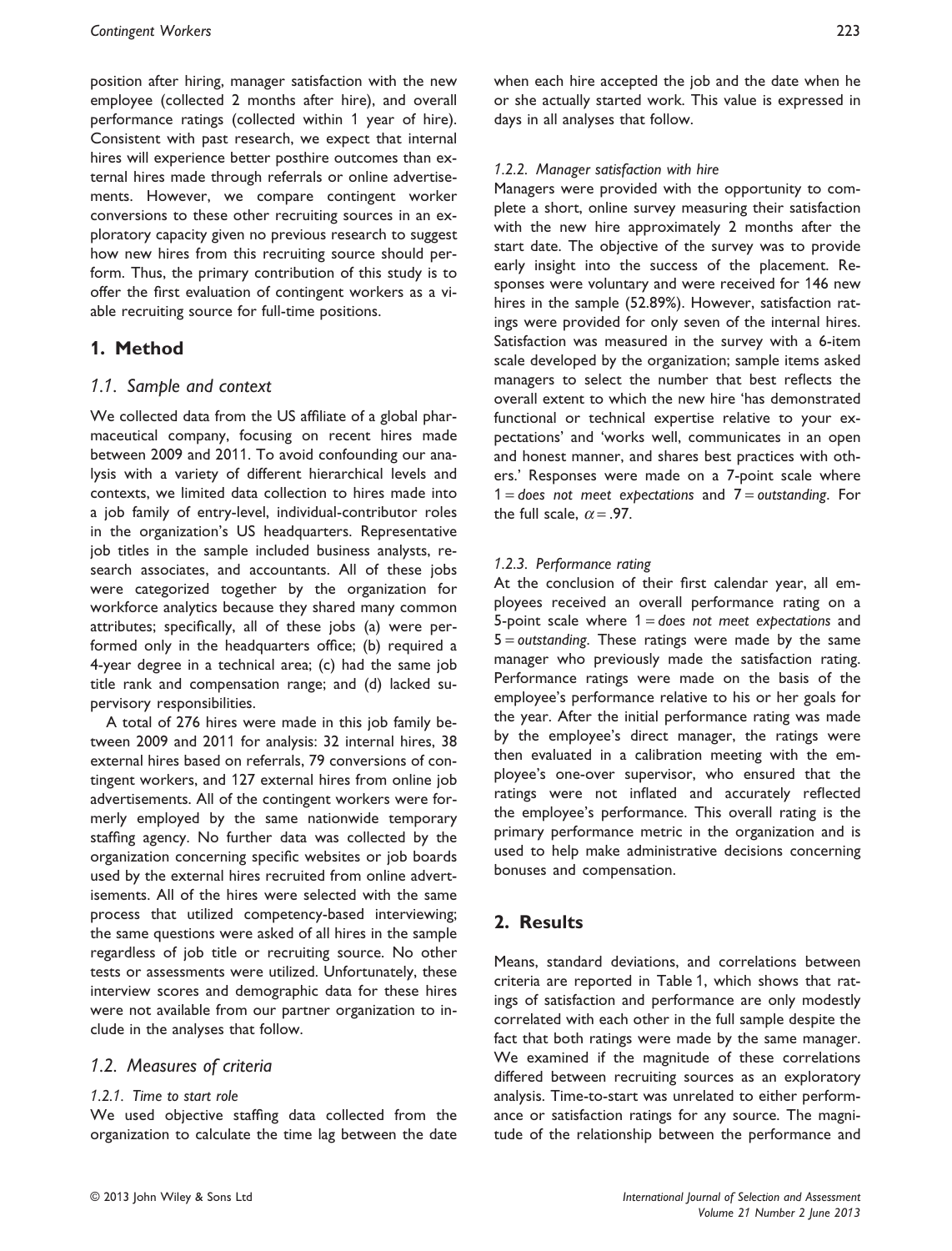satisfaction ratings was weakest among the contingent hires  $(r = .40, p < .01, N = 45)$ , and strongest among the hires from employee referrals  $(r = .59, p < .01, N = 18)$ .

We conducted a series of one-way analyses of variance to compare the impact of recruitment source on these outcomes, which are summarized in Table 2. Note that the sample size for analyses concerning manager satisfaction ratings differ from those concerning time to start and performance because of the voluntary nature of the satisfaction surveys.

As shown in Table 2, significant differences were evident between the recruiting sources with respect to the duration between the hiring and start dates. A Tukey's honestly significant difference post hoc test indicated that internal hires of full-time employees resulted in the fastest start times. The slowest start times were associated with external hires made through employee referrals or online advertisements. However, contingent worker hires did not significantly differ from any other recruiting source.

With respect to manager satisfaction ratings after 2 months, only seven managers of internal hires submitted a satisfaction survey. Consequently, we were only able to compare the other three recruiting sources with respect to this criterion. No significant mean differences were observed between the remaining recruiting sources with respect to manager satisfaction ratings.

However, we did find significant differences in firstyear performance ratings. Specifically, internal hires of full-time employees received higher ratings than all three other recruitment sources, which did not differ

|                                                                                        | M.   | SD.                                            |          |      |  |
|----------------------------------------------------------------------------------------|------|------------------------------------------------|----------|------|--|
| 1. Time to start lag (days)<br>2. Manager satisfaction rating<br>3. Performance rating | 3.19 | 21.52 16.52<br>$30.80$ $7.09$ $-0.05$ $(0.97)$ | 0.48 .01 | 41** |  |

*Note*: For correlations with manager satisfaction, *N* = 146. For other correlation,  $N = 286$ .

\*\**p* < .01. SD = standard deviation.

from each other. Overall, these results demonstrate that internal recruitment of full-time employees is associated with several advantages (faster start time and better performance), and that contingent employee conversions to full-time status do not appreciably differ from external hires in any criterion that we examined.

#### **3. Conclusion**

Given the rapid growth of contingent employment, it seems increasingly likely that contingent arrangements will be a common starting point for people seeking a full-time job. Consequently, we identified a clear need to evaluate the quality of candidates sourced through this mechanism relative to traditional internal and external candidates. While staffing professionals may perceive contingent employees to be equivalent to other full-time, internal candidates, the results of our study demonstrate that contingent workers converted to fulltime jobs do not perform as well as internal hires. This difference is likely attributable to the restricted experience and access to information that contingent workers frequently report (e.g., Boyce et al., 2007). Follow-up research is needed to determine if the effects of rating sources that we observed are mediated by mechanisms identified in previous recruitment research, such as role clarity, applicant quality, or unmet expectations (Griffeth, Hom, Fink, & Cohen, 1997; Moser, 2005). The start-up time required for contingent workers and the satisfaction of managers with these hires also did not differ from that of any other recruiting source. Thus, while recruiting contingent workers for full-time jobs does not seem as effective as internal hiring, there are also no noticeable *disadvantages* associated with contingent worker conversions in comparison with the other recruiting sources examined.

Strengths of this study include the first empirical examination of contingent workers as a recruitment source for full-time employees and the prediction of several post-hire criteria that are rarely examined in recruiting research (i.e., manager satisfaction and first-year

| DV                                                                                     | Full-time<br>internal<br>$(N = 32)$              | Contingent<br>conversion<br>$(N = 79)$                 | External referral<br>$(N = 38)$                    | External<br>advertisement<br>$(N = 137)$              |                             |                      |
|----------------------------------------------------------------------------------------|--------------------------------------------------|--------------------------------------------------------|----------------------------------------------------|-------------------------------------------------------|-----------------------------|----------------------|
| Time to start role (Days)<br>Manager satisfaction rating<br>Overall performance rating | $15.07^{\circ}$ (13.87)<br>$3.47^{\circ}$ (0.57) | $19.19^{a,b}$ (5.28)<br>31.42 (7.51)<br>$3.16b$ (0.44) | $24.28b$ (14.85)<br>31.22 (4.97)<br>$3.08b$ (0.36) | $23.40^{b}$ (20.84)<br>30.54 (7.26)<br>$3.18b$ (0.49) | $3.21*$<br>0.29<br>$4.50**$ | .03<br>< 0.01<br>.05 |

Table 2. Comparison of post-hire outcomes for recruiting sources

*Note*: For each source, standard deviations are reported in parentheses. Means with different superscripts are significantly different from each other (Tukey's honestly significant difference test; *p* < .05).

The sample size for the analysis of variance on manager satisfaction ratings differed because of the voluntary response rate; insufficient managers of internal hires responded, so we compared the mean satisfaction ratings given to hires from contingent conversions (*N* = 45), external referrals  $(N = 18)$ , and external advertisements  $(N = 76)$ .

\**p* < .05; \*\**p* < .01.